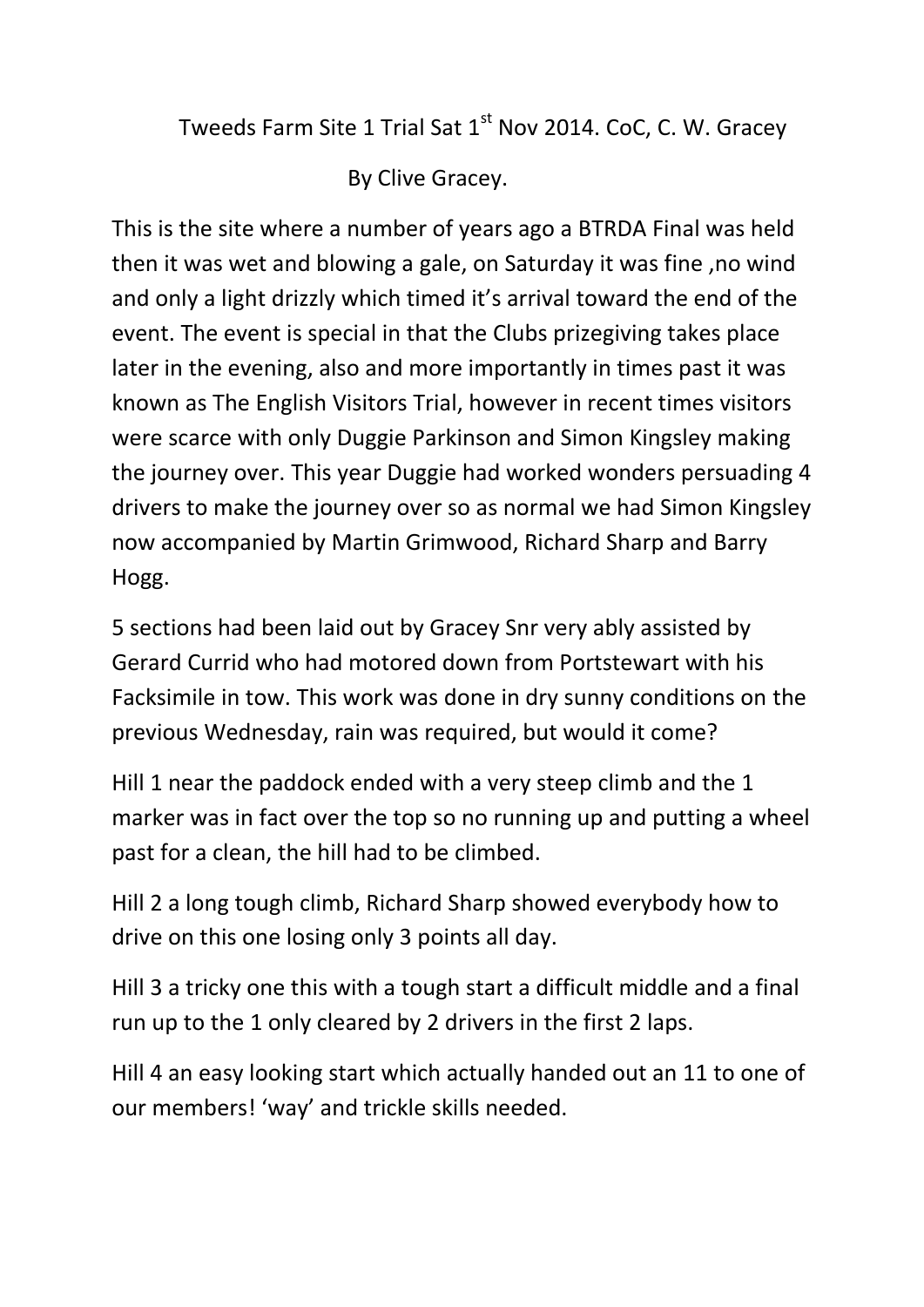Hill 5 a new Hill which looked easy but was not, the eventual winner nearly had his day ruined here collecting a 7 where nobody else did and later recovering from a mistake at the 8 marker which only Houdini could have done.

And so after Scrutineering done as normal by Michael Henderson this time assisted on the 'Butterfield'diff testing by Tom McKinney and a CoC's chat by the Chairman who although helped by many notes still managed to forget various instructions off to the hill we went.

17 cars had made the start among the missing Trevor Aston whose cars-yes he now has 2 both of which were not ready, John Keatley away on a half term break with his family and Alan Mackay also off on holiday.

By the end of lap 1 it was apparent that Richard Sharp was a very skilled pilot he was on 8 lost, the only other man on single figures was Andrew McKinney on 7, next best up was tricklemeister D Webster on 11 who was driving very consistently especially when one looks at the end results. He was also marshalling in a very tough but correct manner STCC members will in future need to watch if being followed by Messers Webster and Payton as no quarter will be given even to 'family'. And so by the start of lap 2 Andrew McKinney had the lead from Richard Sharp followed by Webster on 11 and Gracey jnr on 12.Brian Edgar was on 19.In Class B Harry Barr had the lead.

Lap 2 saw changes; Messers Sharp, Gracey and McKinney (A) were now on 17 with Brian Edgar after a super round losing only 2 now with 21 to David Webster's 22 and the rest followed.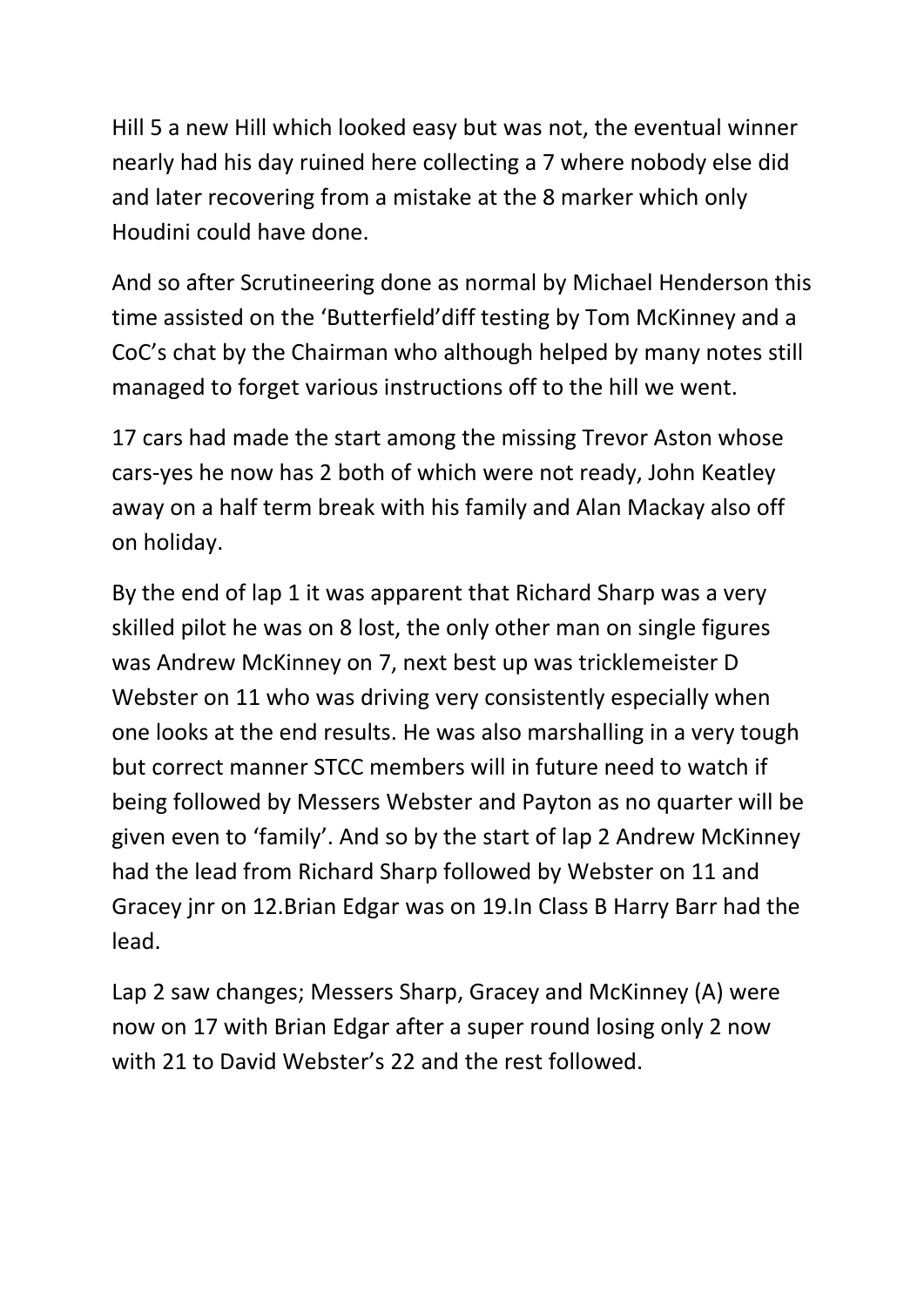Lap 3 Simon Gracey, Andrew McKinney and Simon Kingsley showed the way on zeros for the lap, Brian Edgar was on 2 for 23 lost to Gracey's 17 which he shared with Andrew and Richard was on 19.

Lap 4 Brian Edgar won the event on this lap when after a shower ground conditions became ever more tricky (I have forgotten to mention that tyre pressures were set at 5lbs) he did a zero score lap ending on 23 lost to Richard Sharps 24 and Simon Graceys 28, a 6 on hill 3 cost Simon the win but he was more than happy with  $3<sup>rd</sup>$  place for the event and a  $2^{nd}$  in his home championship. Andrew was 1 point behind followed by Simon Kingsley in 5<sup>th</sup> with David Webster in 6<sup>th</sup>. In Class B Harry Barr won on 77 and Gerard won Class C.

So home some went to change and return to The Templeton Hotel in Templepatrick,others went direct to this excellent establishment and to the bar where Dougie P David W and many McKinney's put the world of trialling to rights.

The Chairman and guests Campbell Tweed and wives arrived close on 7.30 to enjoy a nice meal, a drink or two and an evening's chat and banter. Prizes were awarded, speeches made and Tom McKinney ably assisted by Trevor Aston held the annual tombola session, as midnight approached sensible people slipped off home and left the night to Master Webster and his followers.

| <b>Results Class A</b>             | <b>Results Class B</b>               |
|------------------------------------|--------------------------------------|
| $1st$ Brian Edgar 23               | 1 <sup>st</sup> Harry Barr 77        |
| 2 <sup>nd</sup> Richard Sharp 24   | 2 <sup>nd</sup> Michael McBratney 86 |
| 3 <sup>rd</sup> Simon Gracey 28    | 3rd Peter Frost 121                  |
| 4 <sup>th</sup> Andrew McKinney 29 | 4 <sup>th</sup> Geoff McKay 141      |
| 5 <sup>th</sup> Simon Kingsley 37  | <b>Results Class C</b>               |